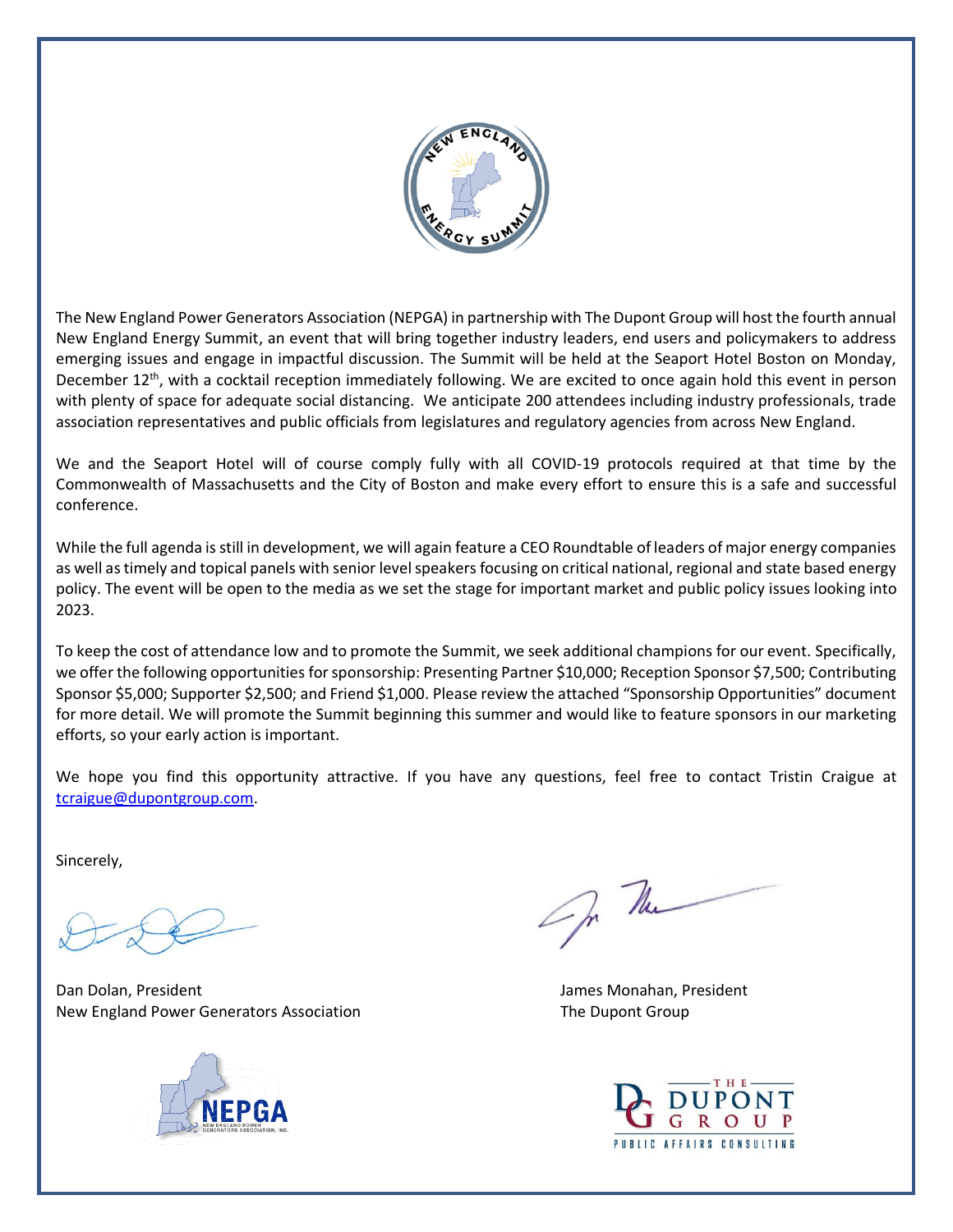

# SPONSOR OPPORTUNITIES

\$10,000 Presenting Partner

- Introduction of a guest speaker or panel
- Prominently displayed vendor table at registration
- Access to attendee contact list two weeks before and after the Summit
- Logo placement on the Summit webpage
- Logo placement on digital media screens live at the Summit
- 10 complimentary registrations

**\$7,500 Reception Sponsor** 

- Prominently displayed logo and branding at Networking Cocktail Hour
- Access to attendee contact list two weeks before and after the Summit
- Logo placement on the Summit webpage
- Logo placement on digital media screens live at the Summit
- 7 complimentary registrations

\$5,000 Contributing Sponsor

- Special recognition from the podium
- Access to attendee contact list two weeks before and after the Summit
- Logo placement on digital media screens live at the Summit
- Logo placement on the Summit webpage
- 5 complimentary registrations

### \$2,500 Supporter

- Access to attendee contact list two weeks before and after the Summit
- Logo placement on digital media screens live at the Summit
- Logo placement on the Summit webpage
- 3 complimentary registrations

## \$1,000 Friend

- Logo placement on digital media screens live at the Summit
- Logo placement on the Summit webpage
- 1 complimentary registration